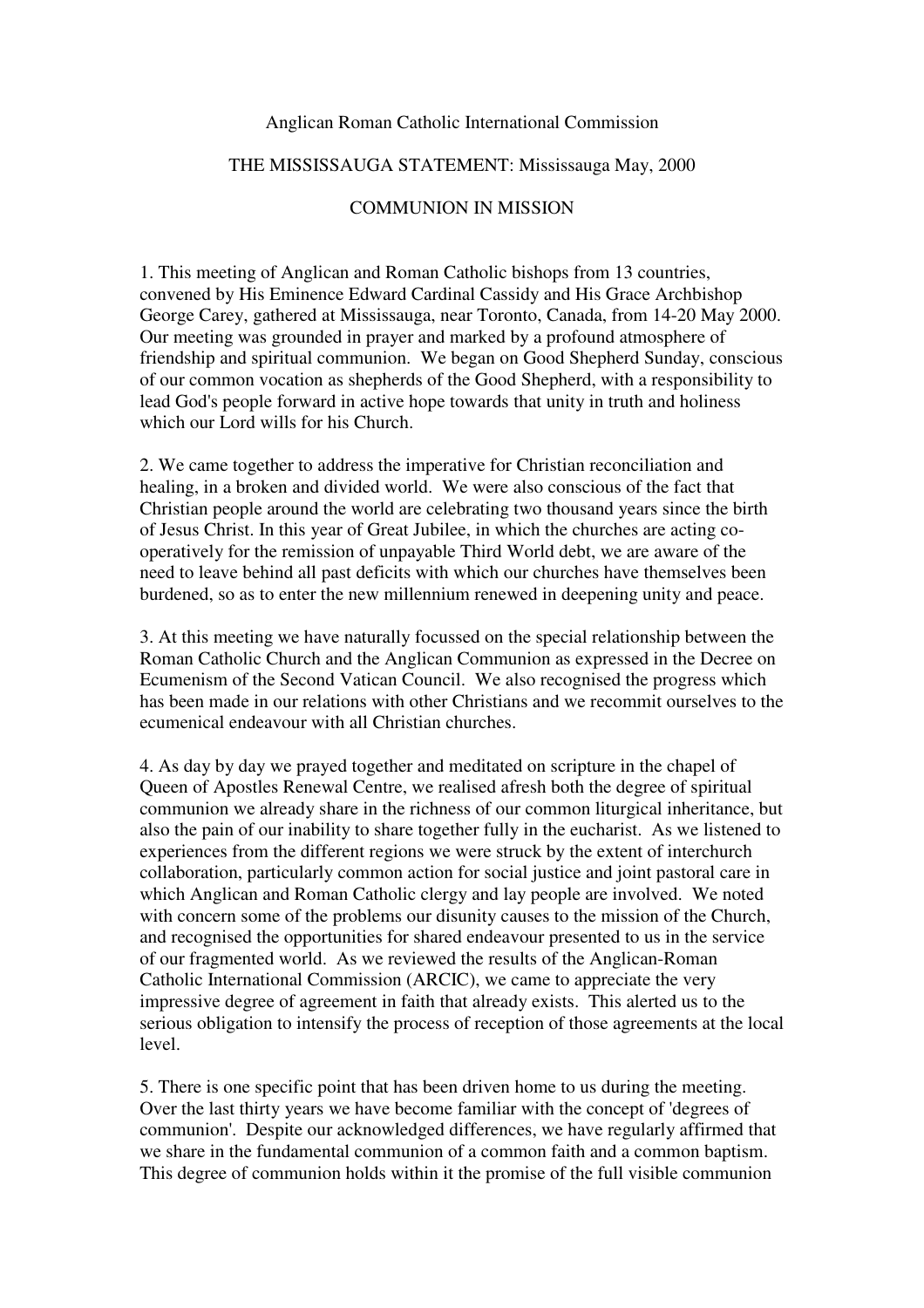to which God is calling us. Our experience at Toronto encourages us to believe that we have reached a very significant new place on our journey. We feel compelled to affirm that our communion together is no longer to be viewed in minimal terms. We have been able to discern that it is not just formally established by our common baptism into Christ, but is even now a rich and life-giving, multifaceted communion.

6. We have come to a clear sense that we have moved much closer to the goal of full visible communion than we had at first dared to believe. A sense of mutual interdependence in the Body of Christ has been reached, in which the churches of the Anglican Communion and the Roman Catholic Church are able to bring shared gifts to their joint mission in the world.

7. We appreciate that there are as yet unresolved differences and challenges which affect both Communions. These have to do with such matters as: the understanding of authority in the Church, including the way it is exercised, and the precise nature of the future role of the universal primate; Anglican Orders; the ordination of women; moral and ethical questions. Though interchurch families can be signs of unity and hope, one pressing concern has to do with addressing the need to provide joint pastoral care for them. Sometimes those in interchurch families experience great pain particularly in the area of eucharistic life.

8. However, we believe these challenges are not to be compared with all that we hold in common. The communion constituted by what we already share has within it an inner dynamic which, animated by the Holy Spirit, impels us forward toward the overcoming of these differences. Indeed, we have become conscious that we have embraced what may be described, not only as a new era of friendship and cooperation, but as a new stage of 'evangelical koinonia'. By this we mean a communion of joint commitment to our common mission in the world (John 17. 23).

9. The marks of this new stage of communion in mission are: our trinitarian faith grounded in the scriptures and set forth in the catholic creeds; the centrality of Christ, his death and resurrection, and commitment to his mission in the Church; faith in the final destiny of human life; common traditions in liturgy and spirituality; the monastic life; preferential commitment to the poor and marginalised; convergence on the eucharist, ministry, authority, salvation, moral principles, and the Church as communion, as expressed in agreed statements of ARCIC; episcopacy, particularly the role of the bishop as symbol and promoter of unity; and the respective roles of clergy and laity.

10. We believe that now is the appropriate time for the authorities of our two Communions to recognise and endorse this new stage through the signing of a Joint Declaration of Agreement. This Agreement would set out: our shared goal of visible unity; an acknowledgment of the consensus in faith that we have reached, and a fresh commitment to share together in common life and witness. Our two Communions would be invited to celebrate this Agreement around the world.

11. As our meeting proceeded we became increasingly aware that as bishops we ourselves have a responsibility to guide, promote, and energise the ongoing work of unity in our churches. We commit ourselves wholeheartedly to this task. Our action plan is appended to this statement.